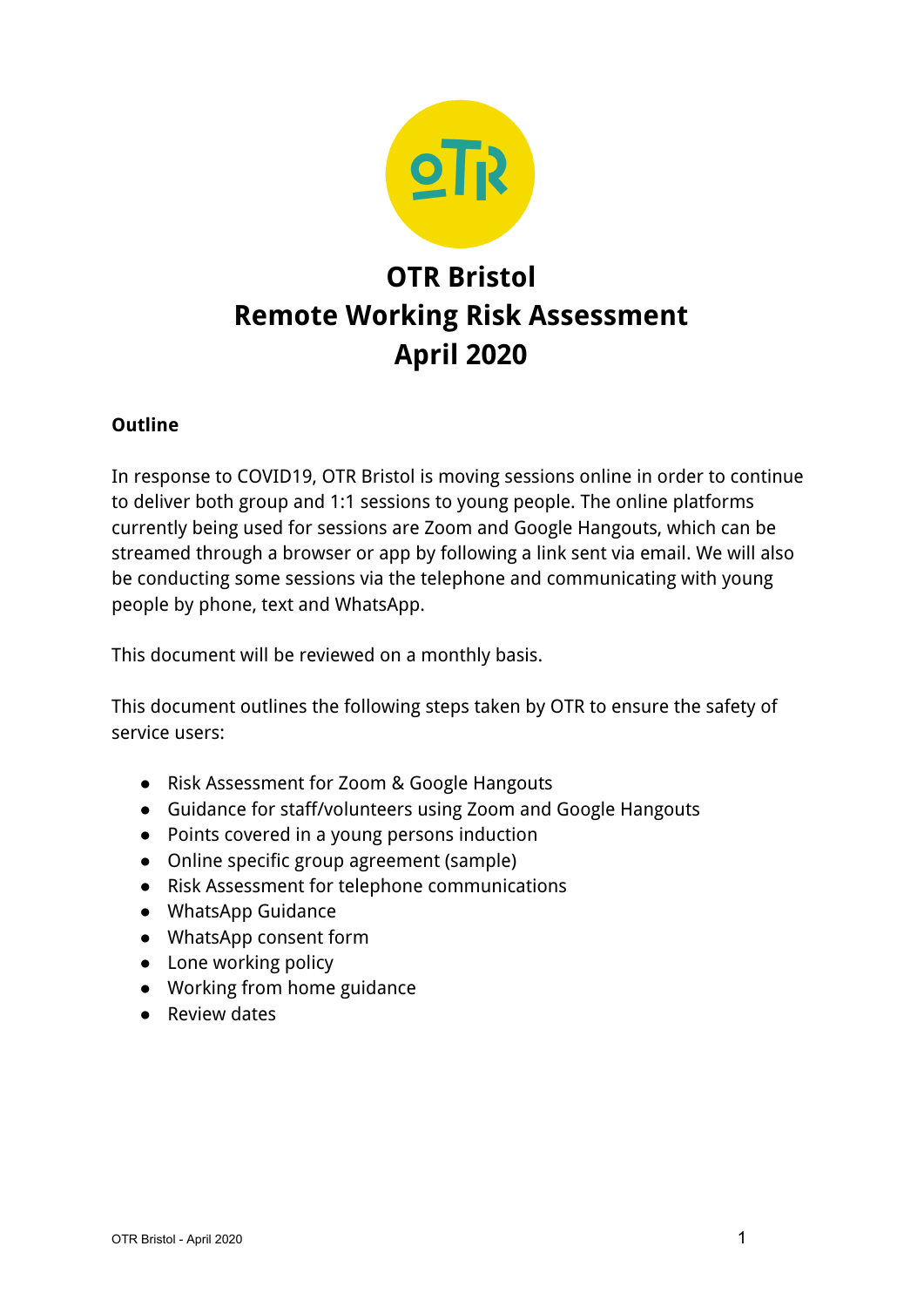# **Risk Assessment for Zoom & Google Hangouts**

| <b>Risk</b>                                                                                                                   | <b>Measures to reduce risk</b>                                                                                                                                                                                                                                                                                                                                                                                                                                                                                                                             |
|-------------------------------------------------------------------------------------------------------------------------------|------------------------------------------------------------------------------------------------------------------------------------------------------------------------------------------------------------------------------------------------------------------------------------------------------------------------------------------------------------------------------------------------------------------------------------------------------------------------------------------------------------------------------------------------------------|
| Young people's contact<br>information being published on<br>the internet                                                      | Zoom or Google Hangouts will be used to set up the meeting.<br>Both are secure platforms. Privacy policies below:<br>https://zoom.us/privacy<br>https://policies.google.com/privacy?hl=en-US                                                                                                                                                                                                                                                                                                                                                               |
| Young people under 18<br>accessing age-appropriate<br>software                                                                | Group content will be adjusted to ensure it is age-appropriate<br>and relevant.                                                                                                                                                                                                                                                                                                                                                                                                                                                                            |
| Young people accessing each<br>other's contact information<br>without consent                                                 | Meetings to be set up by OTR staff or volunteers, the role of<br>"Host" remains with OTR throughout. Young people are invited<br>to join only after the host has arrived.<br>Invitations to group sessions will be sent via email to young<br>people using BCC to ensure addresses are not shared between<br>participants                                                                                                                                                                                                                                  |
| Feedback and evaluation not<br>being captured due to online<br>nature of groups                                               | All ongoing closed groups will gather feedback via agreed<br>means that fit their teams criteria (eg. via Typeform). All open<br>or closed groups will be encouraged to give feedback via email.<br>Themes recognised by facilitators are being captured on a<br>weekly basis to ensure content is relevant and responsive to<br>young people's emerging needs.                                                                                                                                                                                            |
| Young people and OTR staff &<br>volunteers being exposed to<br>inappropriate material/content<br>in the background of a video | Group contract - all participants should be aware of what is in<br>their background and make sure their home setting is<br>appropriate before being shared with the rest of the group.<br>Internet safety course to be taken by all staff and volunteers<br>https://www.highspeedtraining.co.uk/safeguarding-people/saf<br>eguarding-children-internet-safety-training-course.aspx?&mkw<br>id=s_dc&pcrid=358350282158&pkw=%2Binternet%20%2Bsafet<br>y%20%2Bcourse%20%2Bonline&pmt=b&dim=&gclid=EAIaIQo<br>bChMI2JTxk SK6QIVRNreCh36EQBoEAAYASAAEgKQmvD BwE |
| Host and participants private<br>living space is no longer private<br>due to it being used for<br>gathering socially online   | Individual discussions with young people around managing<br>their space before groups begin. Young people are encouraged<br>to use headphones/chat functions on zoom to provide further<br>privacy where needed.<br>Group contract: Spatial awareness including changing camera<br>angles.                                                                                                                                                                                                                                                                 |
| Conversations becoming<br>unmanageable by host                                                                                | Group sizes limited to enable Host to monitor discussions and<br>content. Group agreement on how young people will have<br>their voices heard during discussions.                                                                                                                                                                                                                                                                                                                                                                                          |
| <b>Internet failures causing Hosts</b><br>to leave meeting                                                                    | Host will check the internet signal and battery life of devices<br>before sessions commence. If co-hosts run sessions, they<br>should link up before inviting young people to join the session.<br>If one host loses connectivity, the other should be able to<br>manage the group while issues are resolved. Procedure should<br>form part of group contract and communicated to young<br>people at the start of each session in case the session has to<br>be abandoned. Not all sessions have 2 hosts.                                                  |
| Young people inadvertently                                                                                                    | Young people to be briefed on using media before sessions                                                                                                                                                                                                                                                                                                                                                                                                                                                                                                  |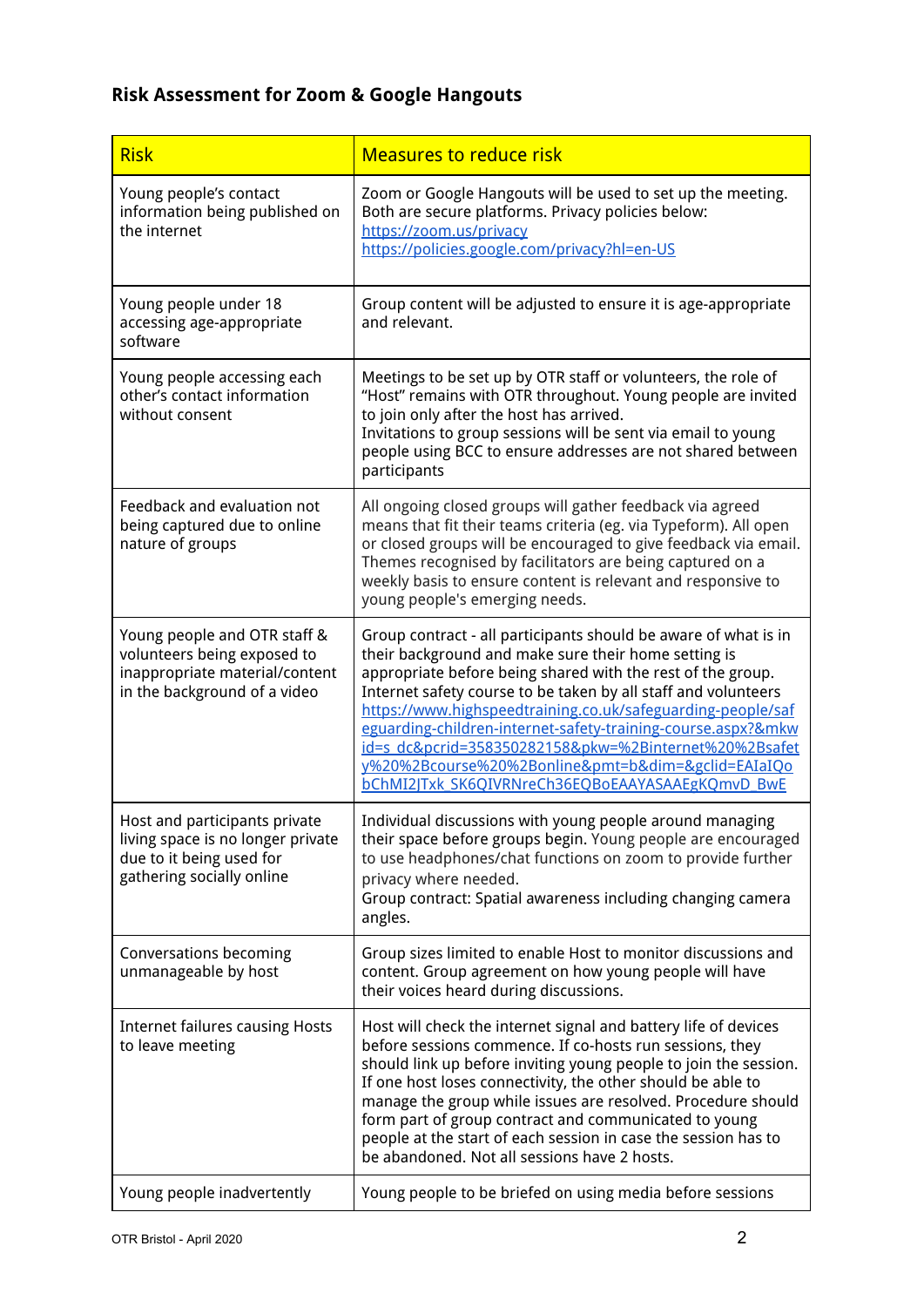| posting content of themselves<br>to group                                         | begin e.g how to turn camera and mic on/off                                                                                                                                                                                                                                                                                                                                                                                                                                                                                                                                                                                                                                                                                                                                                                                   |
|-----------------------------------------------------------------------------------|-------------------------------------------------------------------------------------------------------------------------------------------------------------------------------------------------------------------------------------------------------------------------------------------------------------------------------------------------------------------------------------------------------------------------------------------------------------------------------------------------------------------------------------------------------------------------------------------------------------------------------------------------------------------------------------------------------------------------------------------------------------------------------------------------------------------------------|
| People in young person's home<br>being filmed without their<br>knowledge/consent  | Covered in Group Contract                                                                                                                                                                                                                                                                                                                                                                                                                                                                                                                                                                                                                                                                                                                                                                                                     |
| People joining the meeting who<br>haven't been invited                            | Covered in Group Contract<br>Not posting group links online anywhere<br>Young people asked not to include anyone not involved in the<br>group in the video call who may be in their home and to make<br>sure that they know the meeting is happening.<br>Host to ensure appropriate settings are used. Participants are<br>invited to join one at a time once Host is present.<br>Young people supported to check profile names and privacy<br>settings are correct.<br>Meetings to be set up with a messaging facility set so<br>participants cannot contact each other through private<br>messaging.<br>Host will ask to have a brief visual sight of the group prior to<br>commencing sessions. This allows both the host and<br>participants to feel confident that the group is being attended<br>by appropriate people. |
| Young people not following<br>guidelines set out by Hosts for<br>online safety    | New Group contracts to be created by Hosts with young<br>people at the beginning of each group - including:<br>No recording<br>Posting only content relevant to group topic<br>Young people not abiding by the contract may be asked to<br>leave the group or may be removed by the Host. In either<br>instance the young person will be contacted to explain why<br>and what follow-up work or support will be put in place.                                                                                                                                                                                                                                                                                                                                                                                                 |
| Inappropriate content/language<br>being posted to the group                       | <b>Group Contract</b><br>Private chat between individuals to be disabled<br>Host can remove content and block participants from<br>writing/posting if necessary<br>Links to be disabled<br>Only Hosts will be able to "share screen"                                                                                                                                                                                                                                                                                                                                                                                                                                                                                                                                                                                          |
| <b>Group Dynamics</b>                                                             | Groups to be set up to accommodate for young people's needs<br>as appropriate (smaller groups, age appropriate)                                                                                                                                                                                                                                                                                                                                                                                                                                                                                                                                                                                                                                                                                                               |
| Lack of access                                                                    | Young people can be contacted individually to assess access to<br>technology. Every effort should be made to solve any problems<br>or barriers preventing young people from accessing support.<br>Young people can also phone into Zoom sessions if they do not<br>have access to a computer.                                                                                                                                                                                                                                                                                                                                                                                                                                                                                                                                 |
| Young people struggling to<br>communicate on online groups<br>due to disabilities | Individual support offered to young people alongside group<br>support if appropriate.                                                                                                                                                                                                                                                                                                                                                                                                                                                                                                                                                                                                                                                                                                                                         |
| Online safety                                                                     | Hosts to ensure they do not have windows/tabs open on<br>computers that display sensitive information including details<br>of participants or personal information. All other tabs should<br>be closed during sessions other than those being used for<br>screen sharing.<br>Hosts should ensure they have downloaded the latest version                                                                                                                                                                                                                                                                                                                                                                                                                                                                                      |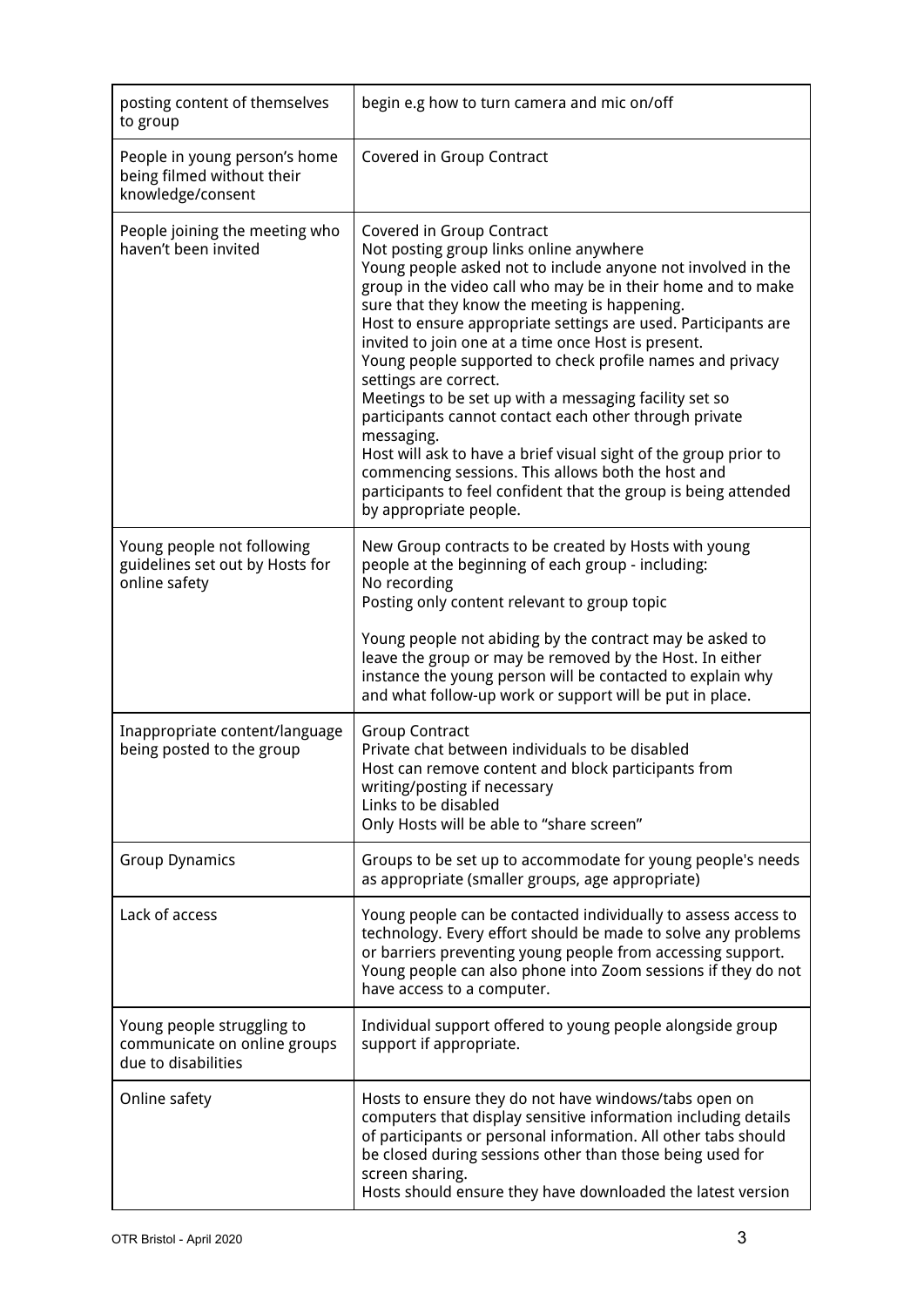|                     | and updates of the app/platform they are using.                                                                                                                                                                                                                                                             |
|---------------------|-------------------------------------------------------------------------------------------------------------------------------------------------------------------------------------------------------------------------------------------------------------------------------------------------------------|
| Safeguarding & Risk | Any safeguarding concerns should be raised following OTR's<br>normal safeguarding procedure. In the therapies groups, call<br>all attendees prior to the group to do a brief risk<br>assessment and explain confidentiality.<br>https://drive.google.com/drive/u/0/folders/0BzmcgLb0rX3ucm<br>9hNjBlcnJjWTA |

#### **Guidance - How to stay safe on Zoom and Google Hangouts**

- Young people will have an initial induction with a member of the OTR team before joining a group.
- Do not share the link to the meeting ID on public platforms. If you share photos of the meeting make sure the ID is not visible.
- Never use the personal meeting ID, allow Zoom or Google Hangouts to create a random number for each meeting.
- Add a meeting password.
- Set screen sharing to "Host only"
- Disable file transfer
- Disable "join before Host"
- Disable "allow removed participants to rejoin"
- Carefully consider any recording Zoom administrators can access recordings on this platform.
- Ensure the participants email address is legitimate
- Ensure invitations are sent out using the BCC function so that contact details remain private.

#### **Young Person induction**

All young people invited to join a group either on Zoom or Google Hangouts should have a basic induction to the platform. This should include:

- How to join and leave the meeting
- How to turn the camera and microphone on and off
- They will be seen by others in the group but the group will be closed
- Young people will be asked to use first names only and not email addresses to identify them on screen.
- Encourage the use of first names or agreed nicknames to protect anonymity.
- How to choose an appropriate space in their home where they can join the group and participate in the session, e.g. quiet, comfortable.
- Encourage the use of headphones/chat function on zoom to provide further privacy where needed.
- Keeping software up to date.
- Appropriate clothing and self care during group sessions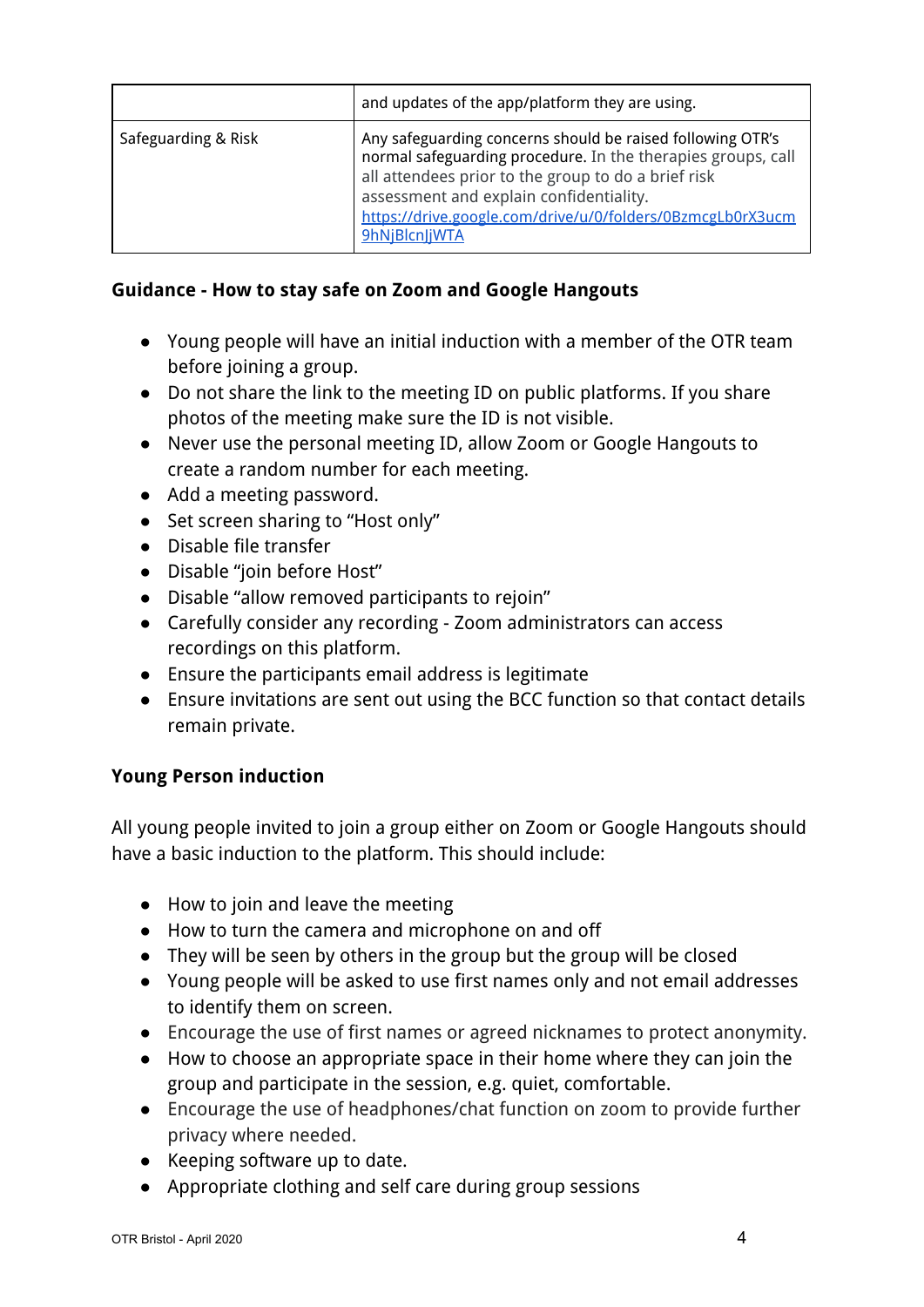● Group contract

#### **Example of Online Group specific contract**

- When to turn on/off camera and/or mic
- What content is appropriate to share including no posting of personal contact details
- Standards of behaviour turn taking, allowing all participants to contribute
- Camera placement and where young people are when they take part in the group (to avoid filming other members of their household). Zoom has functionality to set "video backgrounds".
- No filming/capturing images of the session on another device
- Just people added/invited to the group can be in the video chat
- Consequences of breaking the group contract
- Reinforce internet safety tips, advice and guidance in an appropriate manner.

Copy of OTR Group agreement for online session

#### [https://drive.google.com/file/d/1yDIcfPxzM88QGgidyuPGWMRrXL-sJFmM/view?usp](https://drive.google.com/file/d/1yDIcfPxzM88QGgidyuPGWMRrXL-sJFmM/view?usp=sharing) [=sharing](https://drive.google.com/file/d/1yDIcfPxzM88QGgidyuPGWMRrXL-sJFmM/view?usp=sharing)

|  | <b>Risk Assessment for Telephone communications (voice and text)</b> |
|--|----------------------------------------------------------------------|
|--|----------------------------------------------------------------------|

| <b>Risk - General</b>                                                     | <b>Measures to reduce risk</b>                                                                                                                                                                                                                                                                                                                                            |
|---------------------------------------------------------------------------|---------------------------------------------------------------------------------------------------------------------------------------------------------------------------------------------------------------------------------------------------------------------------------------------------------------------------------------------------------------------------|
| Verifying young person's<br>identity                                      | Young person should be registered on IAPTus or signed up for<br>mentoring service. Ask to confirm personal details.                                                                                                                                                                                                                                                       |
| Use of personal phone                                                     | Staff and volunteers who haven't been issued with a work<br>mobile should use a pay as you go sim for the purpose of<br>telephone counselling where possible. Alternatively their<br>personal number should be withheld. Text messages should<br>be sent via IAPTus where possible.                                                                                       |
| Unsolicited out of hours calls                                            | Work mobiles should be turned off while staff are not on duty.<br>Where possible a voicemail message should make it clear<br>when calls or texts will be responded to.                                                                                                                                                                                                    |
| Young person misses a call                                                | A text message should be sent prior to a phone call to check<br>the time is convenient. Once confirmed by the young person, a<br>call can be made.                                                                                                                                                                                                                        |
| Unclear boundaries - young<br>person persistently calling or<br>messaging | Ground rules for communication should be established during<br>the first contact, e.g. when there will be a follow-up call, when<br>messages are likely to be responded to. This information<br>should be recorded on the young person's IAPTus record or<br>shared Google document. Voicemail messages should be<br>current to include working hours and response times. |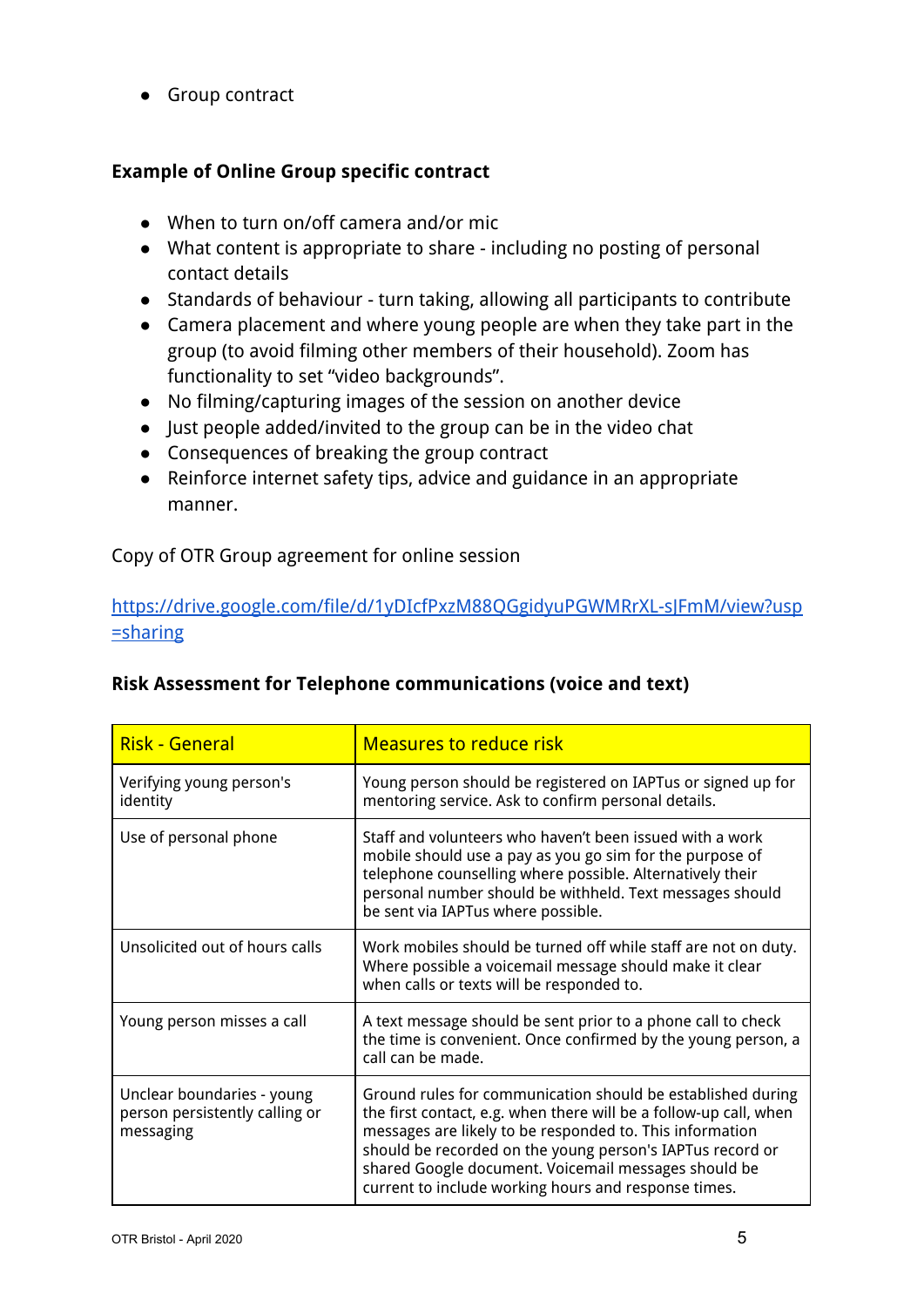| Safeguarding & Risk                                        | Any safeguarding concerns should be raised following OTR's<br>normal safeguarding procedure.<br>https://drive.google.com/drive/u/0/folders/0BzmcgLb0rX3ucm<br>9hNjBlcnJjWTA                                                                                                                                                           |
|------------------------------------------------------------|---------------------------------------------------------------------------------------------------------------------------------------------------------------------------------------------------------------------------------------------------------------------------------------------------------------------------------------|
| Limitations to confidentiality                             | Young people should be made aware that 'confidentiality' sits<br>within OTR and not in the one to one relationship, and that if<br>there is concern about significant risk to them or another<br>person this information may need to be shared externally to<br>OTR.                                                                  |
| Young person fails to respond to<br>calls or texts         | Record attempts on IAPTus and the shared Google<br>document. Try alternative means e.g. email. 3 failed attempts<br>will result in the young person being removed from the<br>waiting list. No further contact attempts will be made.                                                                                                 |
| Calls from concerned parents                               | Listen to their concerns. Reassure but don't make promises.<br>Signpost when appropriate to website and/or other agencies.<br>Make a record on IAPTus or shared Google document.                                                                                                                                                      |
| Inappropriate language used in<br>phone and text exchanges | Advise the caller that you will not continue the conversation if<br>the inappropriate language persists. End the communication<br>and record on IAPTus. If this behaviour is repeated, take<br>advice from Team Manager.                                                                                                              |
| <b>Risk - Counselling</b>                                  | <b>Measures to reduce risk</b>                                                                                                                                                                                                                                                                                                        |
| Competence                                                 | Ensure Therapist feels confident and sufficiently skilled to offer<br>telephone counselling                                                                                                                                                                                                                                           |
| Suitability of young person                                | An ability to assess the young person's understanding of, and<br>attitudes towards telephone or on-line counselling, in order to<br>judge whether this is likely to be an appropriate therapeutic<br>medium for them.                                                                                                                 |
|                                                            | An ability to discuss with the young person the advantages and<br>disadvantages of working therapeutically via telephone or<br>on-line.                                                                                                                                                                                               |
|                                                            | Maintaining the young person's right to choose to wait for face<br>to face support.                                                                                                                                                                                                                                                   |
|                                                            | An ability to assess psychological difficulties and presenting<br>problems that may make it harder for young people to make<br>effective use of telephone or on-line sessions.                                                                                                                                                        |
| Lack of social cues                                        | An ability to draw on knowledge that (because communicating<br>by telephone or on-line-counselling may carry a greater risk of<br>misunderstanding than face-to-face communication) there is a<br>need to check that meaning is being interpreted accurately by<br>both parties.                                                      |
| Having a safe space for the<br>session to take place       | Ensure the young person can create a safe and secure context<br>for audio/video calls, e.g. by checking that they are in a private<br>location where the conversation will be confidential and free<br>from interruption. Ensure that the YP feels able to hold the<br>emotional implications of working therapeutically at home e.g. |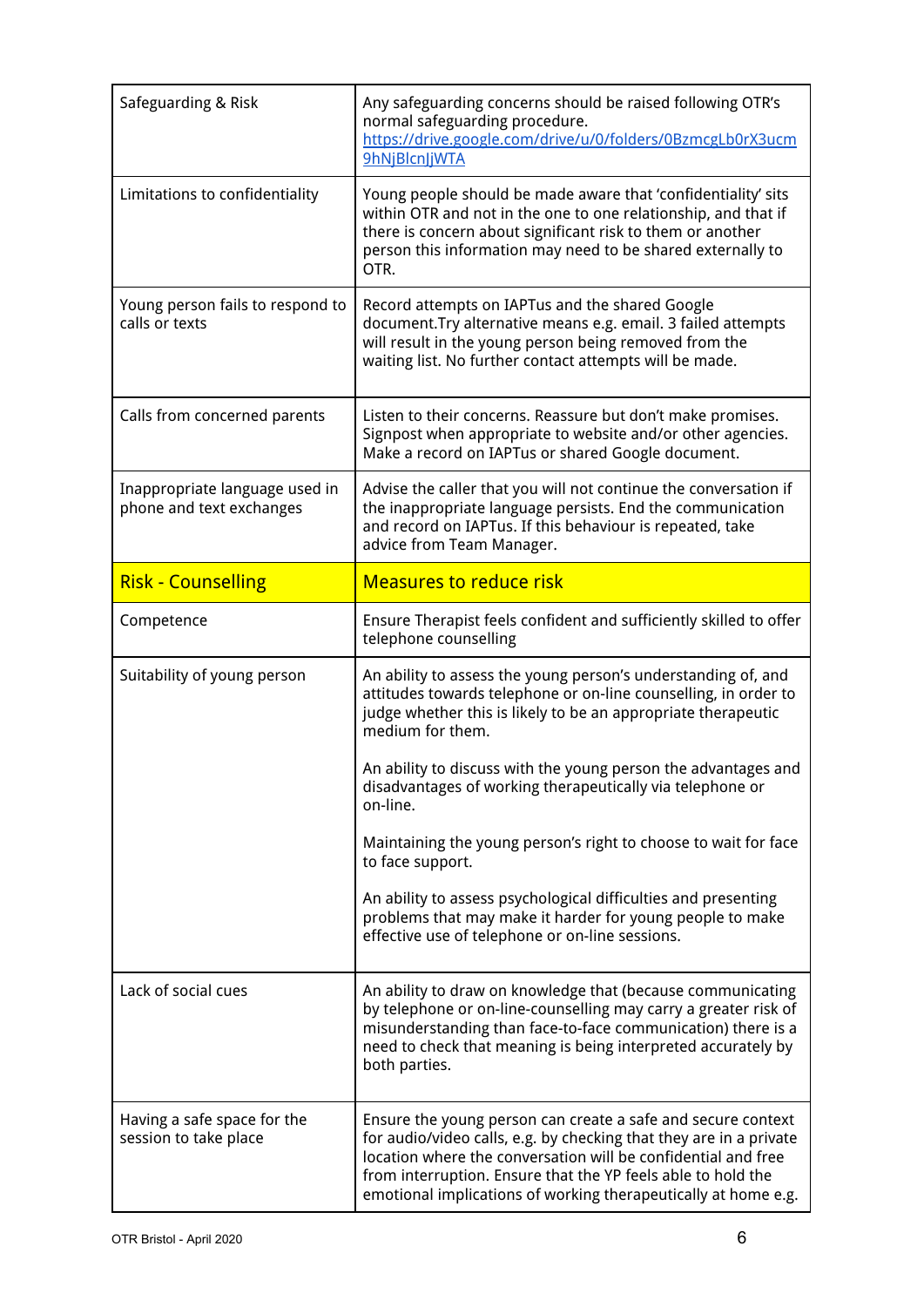|                                                     | do they feel increased anxiety etc due to exploring difficulties<br>within their 'safe space'                                                                                                              |
|-----------------------------------------------------|------------------------------------------------------------------------------------------------------------------------------------------------------------------------------------------------------------|
| Young person fails to answer<br>call at agreed time | Wait 5 minutes and try again. Send a text message reminding<br>the young person of the appointment. Reschedule if necessary<br>while reminding the young person of the consequences of<br>non-attendance.  |
| Poor phone signal                                   | Therapist should ensure they have an adequate signal prior to<br>starting phone sessions. If the young person has a poor signal,<br>suggest they move to another location or use a landline<br>ifpossible. |
| Session over runs                                   | Make sure that the young person is aware of time allocated to<br>each session. The sessions should start and finish on time.                                                                               |
| <b>Final Session</b>                                | Make sure the young person knows that the contact will cease<br>but they can refer themselves back for other services.<br>Remove the young person's contact details from your phone.                       |

#### **Guidelines for engaging with young people/service users via WhatsApp**

These guidelines should be read in conjunction with our Online Safety and IT Policies

- WhatsApp should only be used if the young person you are working with does not want to engage through other channels e.g. Google Hangouts, Zoom, email, Skype Private Conversations. It should be offered as an option but the other platforms are preferable.
- You should only use WhatsApp for work purposes via the mobile phone provided by OTR using your work number.
- You may only contact people on WhatsApp if: (a) they have given you their mobile phone number; and (b) they have agreed to be contacted by you over WhatsApp. Do not confuse, deceive, defraud, mislead, spam, or surprise people with your communications.
- You should not engage with anyone unless it has been agreed in advance and they have given consent to be contacted in this way (form attached). It is important that they are given a free choice about how they wish to communicate. If you only offer WhatsApp, they do not have a free choice.
- Whatsapp is only to be used during the agreed session time and we shouldn't "check up" any more than we usually would if the session was in-person.
- Whatsapp contains a function where we can set a status, i.e. "Away from phone" we should make use of this when not in a session.
- Whilst WhatsApp offers end to end encryption, the data is processed by a third party, outside the control of OTR. Conversations in WhatsApp can be deleted but access at a later date, in the event of a subject data request, would be extremely difficult.
- A record should be kept of any interactions on the young person's IAPTus record.
- Clear boundaries should be set prior to engagement to include:
	- Contact details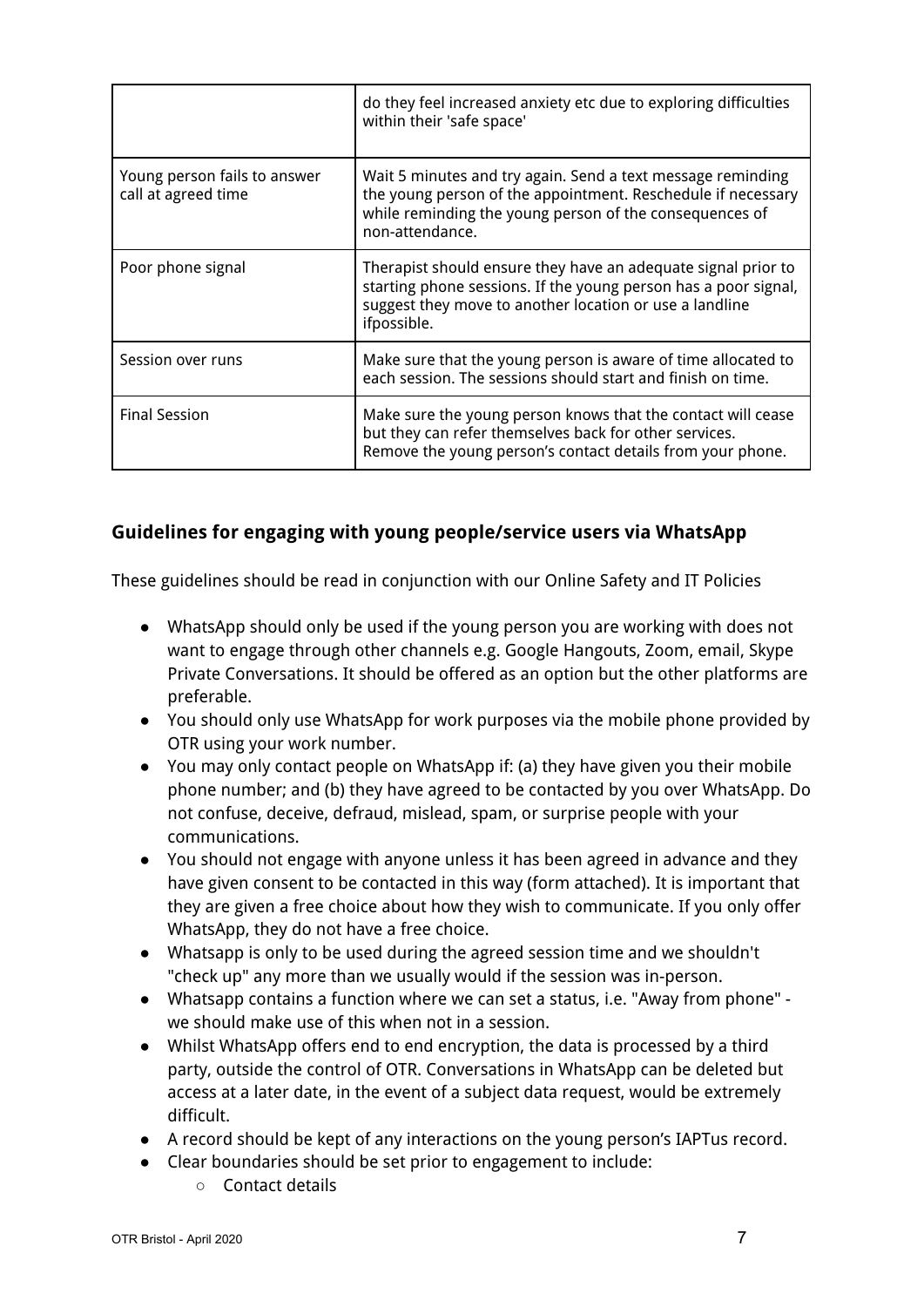- Agreed timetable for contact time of day, day of week, duration of contact period. Any contact from a young person outside of these hours should be raised with the safeguarding lead.
- Purpose of interaction
- Limitations of interaction
- You must respect all requests (either on or off WhatsApp) by a person to block, discontinue, or otherwise opt out of communications from you via WhatsApp, including removing that person from your contacts list.
- Chats and contacts should be deleted from the App once a period of interaction has finished.
- It is essential that you protect your phone with a password or code.
- Your WhatsApp profile photo should be appropriate; preferably the OTR logo
- Be careful when using your phone in a public place, do not leave your phone unattended.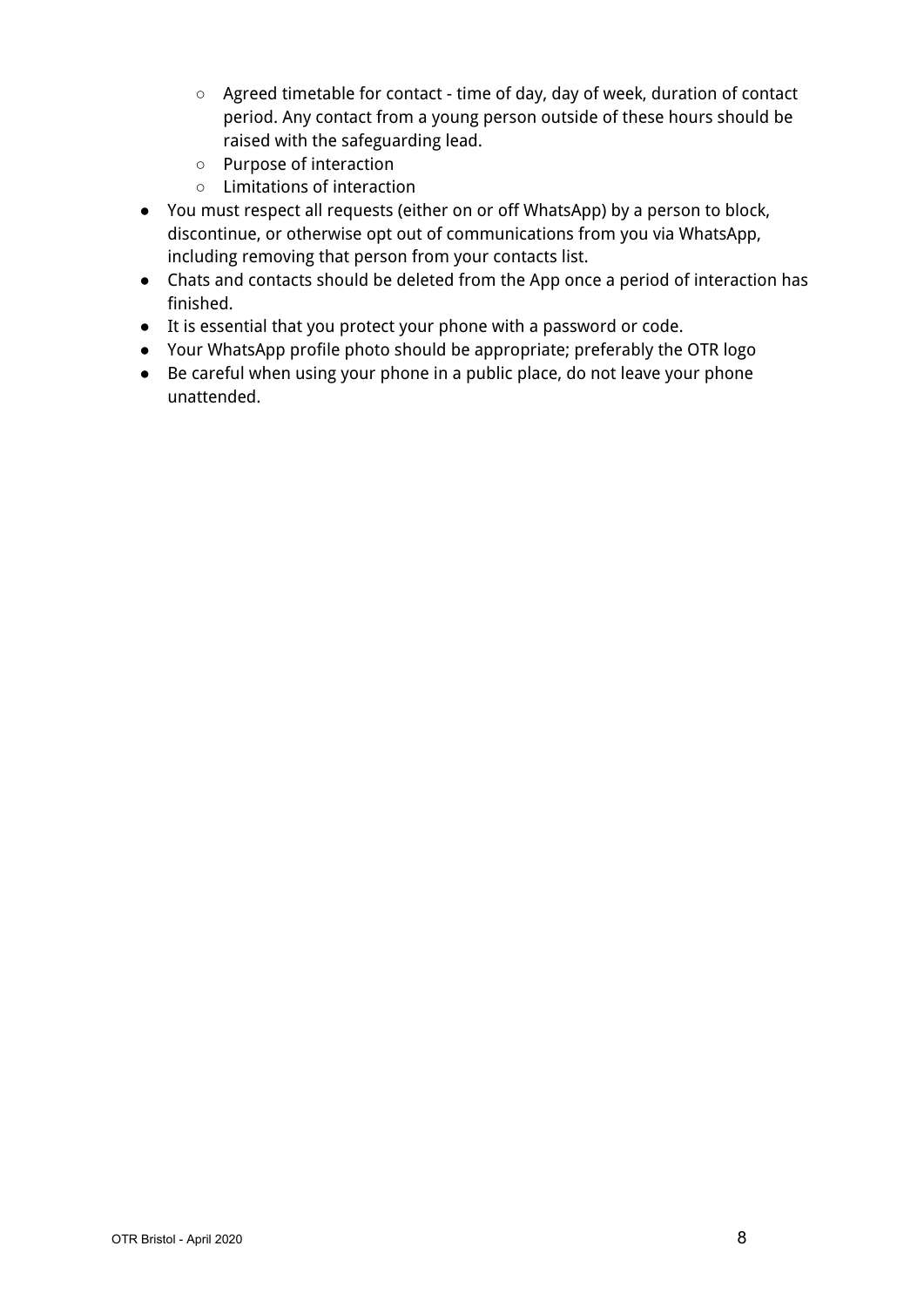

(Practitioners Name) would like to establish a chat using the WhatsApp facility. For us to do this, we will need to use your phone number to add you to contacts. We are committed to ensure that any personal information you provide is handled fairly and confidentially and in accordance with the General Data Protection legislation. We will not share your mobile number with any third party and will only be used for the purpose outlined by (name of practitioner), including sharing resources with you.

## **Participant Consent**

| Do you wish to communicate via WhatsApp                                                                         | Yes / No |
|-----------------------------------------------------------------------------------------------------------------|----------|
| I understand that I can leave the WhatsApp chat at any<br>point without giving any notice or reason for leaving | Yes / No |
| I have read and understood the rules for participating<br>In the WhatsApp chat.                                 | Yes / No |
| I understand that a record of our chat will be kept on<br>OTR's secure system                                   | Yes / No |
| Please sign here to let us know you have read and<br>understood this information                                |          |
| Signed:                                                                                                         | Date:    |